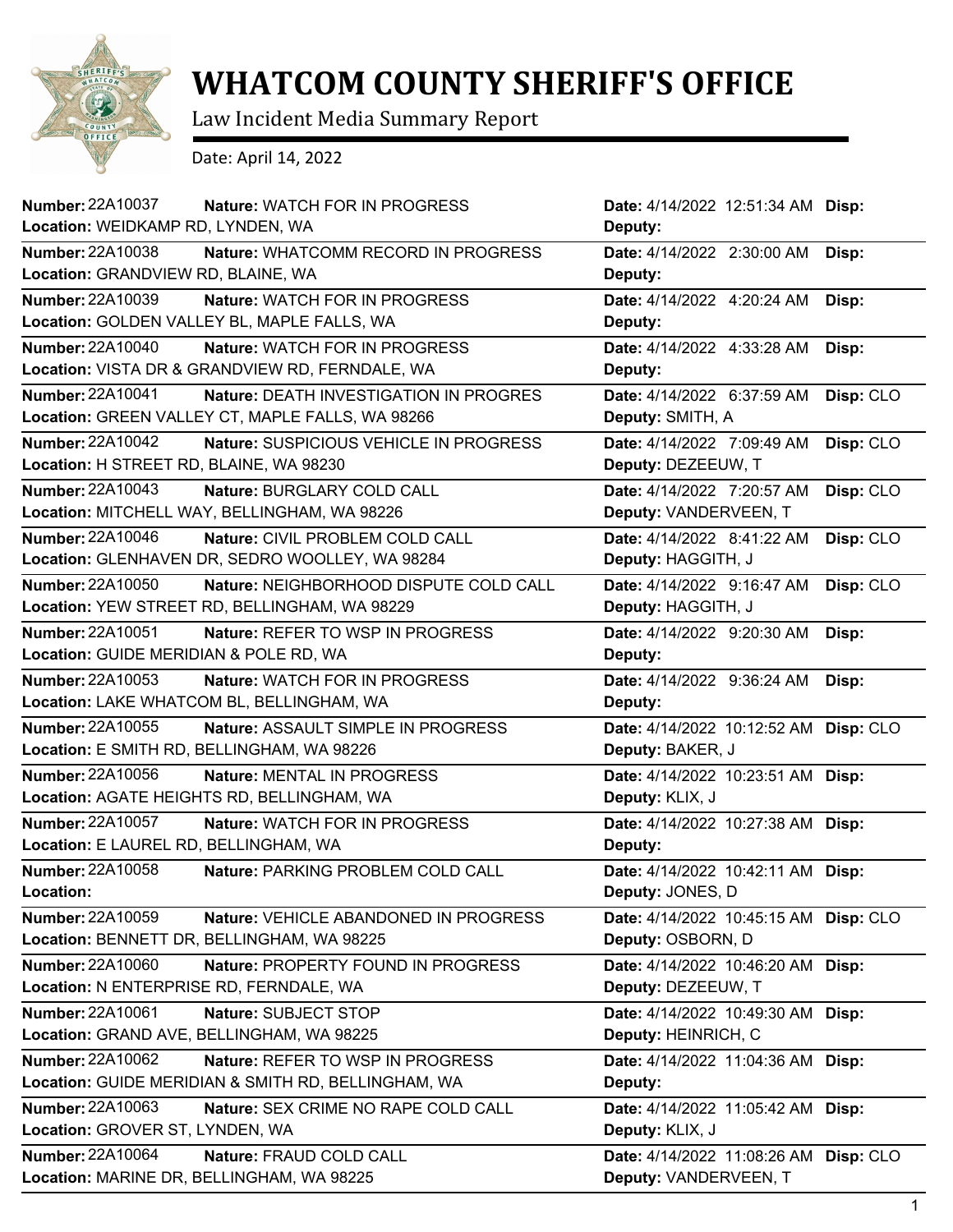| Number: 22A10066<br>Nature: SUSPICIOUS PERSON COLD CALL                         | Date: 4/14/2022 11:26:47 AM Disp: CLO   |
|---------------------------------------------------------------------------------|-----------------------------------------|
| Location: MT BAKER HWY, DEMING, WA 98244                                        | Deputy: HAGGITH, J                      |
| <b>Number: 22A10067</b><br>Nature: FOLLOW UP                                    | Date: 4/14/2022 11:30:18 AM Disp: CLO   |
| Location: KICKERVILLE RD, BLAINE, WA 98230                                      | Deputy: HIGH, M                         |
| <b>Number: 22A10068</b><br>Nature: TRAFFIC HAZARD IN PROGRESS                   | Date: 4/14/2022 11:42:19 AM Disp: CLO   |
| Location: VALLEY VIEW RD & LOOMIS TRAIL RD, CUSTER, WA 98240                    | Deputy: OSBORN, D                       |
| <b>Number: 22A10069</b><br>Nature: FRAUD IN PROGRESS                            | Date: 4/14/2022 11:56:04 AM Disp: CLO   |
| Location: W 34TH AVE, BLAINE, WA 98230                                          | Deputy: BAKER, J                        |
| <b>Number: 22A10070</b><br>Nature: IMPOUND PRIVATE IN PROGRESS                  | Date: 4/14/2022 12:02:19 PM Disp:       |
| Location: REDWOOD AV, BELLINGHAM, WA                                            | Deputy:                                 |
| <b>Number: 22A10072</b><br>Nature: SUSPICIOUS PERSON IN PROGRESS                | Date: 4/14/2022 12:42:29 PM Disp:       |
| Location: NOON RD & TEN MILE RD, EVERSON, WA                                    | Deputy: BAKER, J                        |
| Number: 22A10075<br>Nature: CASE NUMBER                                         | Date: 4/14/2022 12:55:34 PM Disp:       |
| Location: GRAND AV, BELLINGHAM, WA                                              | Deputy:                                 |
| <b>Number: 22A10076</b><br>Nature: TRESPASS IN PROGRESS                         | Date: 4/14/2022 12:53:59 PM Disp: CLO   |
| Location: ROGER RD, BLAINE, WA 98230                                            | Deputy: DEZEEUW, T                      |
| <b>Number: 22A10078</b><br>Nature: VEHICLE RECOVERY IN PROGRESS                 | Date: 4/14/2022 1:19:44 PM Disp: INF    |
| Location: KENDALL RD, MAPLE FALLS, WA 98266                                     | Deputy: COLLINS, B                      |
| Number: 22A10079<br>Nature: DOMESTIC ORDER VIOL COLD CALL                       | Date: 4/14/2022 1:22:14 PM<br>Disp: CLO |
| Location: LILAC LN, MAPLE FALLS, WA 98266                                       | Deputy: STAFFORD, M                     |
| Number: 22A10080<br>Nature: WELFARE CHECK IN PROGRESS                           | Date: 4/14/2022 1:28:19 PM<br>Disp:     |
| Location: GUIDE MERIDIAN, LYNDEN, WA                                            | Deputy: SMITH, A                        |
| Number: 22A10081<br>Nature: CIVIL PROBLEM IN PROGRESS                           | Date: 4/14/2022 1:29:35 PM<br>Disp:     |
| Location: BAYON RD, BELLINGHAM, WA                                              | Deputy:                                 |
| Number: 22A10084<br>Nature: SUSPICIOUS VEHICLE IN PROGRESS                      | Date: 4/14/2022 1:40:46 PM<br>Disp:     |
|                                                                                 |                                         |
| Location: BLAINE RD, BLAINE, WA                                                 | Deputy: VANDERVEEN, T                   |
| Number: 22A10085<br>Nature: DOMESTIC PHYSICAL IN PROGRESS                       | Date: 4/14/2022 1:45:15 PM<br>Disp:     |
| Location: POLLMAN CIR, LYNDEN, WA 98264                                         | Deputy: LEBEDEV, P                      |
| <b>Number: 22A10086</b><br>Nature: PROPERTY FOUND IN PROGRESS                   | Date: 4/14/2022 1:52:38 PM<br>Disp: CLO |
| Location: SHINTAFFER RD, BLAINE, WA 98230                                       | Deputy: DEZEEUW, T                      |
| <b>Number: 22A10088</b><br>Nature: WATCH FOR IN PROGRESS                        | Date: 4/14/2022 2:00:04 PM<br>Disp: CLO |
| Location: GUIDE MERIDIAN & E AXTON RD, BELLINGHAM, WA 98226                     | Deputy: OSBORN, D                       |
| <b>Number: 22A10089</b><br>Nature: NEIGHBORHOOD DISPUTE COLD CALL               | Date: 4/14/2022 1:56:19 PM<br>Disp:     |
| Location: BARR RD, FERNDALE, WA                                                 | Deputy: HAGGITH, J                      |
| Number: 22A10091<br>Nature: ASSAULT SIMPLE COLD CALL                            | Date: 4/14/2022 2:22:28 PM<br>Disp:     |
| Location: GLENHAVEN DR, SEDRO WOOLLEY, WA                                       | Deputy: HAGGITH, J                      |
| <b>Number: 22A10092</b><br>Nature: NEIGHBORHOOD DISPUTE COLD CALL               | Date: 4/14/2022 2:27:39 PM<br>Disp: CLO |
| Location: PARADISE COVE, FERNDALE, WA 98248                                     | Deputy: BROWN, E                        |
| <b>Number: 22A10094</b><br>Nature: WATCH FOR IN PROGRESS                        | Date: 4/14/2022 3:29:32 PM<br>Disp:     |
| Location: ROBERTS RD & MARTIN RD, BELLINGHAM, WA                                | Deputy:                                 |
| Number: 22A10100<br>Nature: REFER TO WSP IN PROGRESS                            | Date: 4/14/2022 4:07:05 PM<br>Disp:     |
| Location: GUIDE MERIDIAN & POLE RD, LYNDEN, WA                                  | Deputy:                                 |
| Number: 22A10102<br>Nature: ASSIST AGENCY IN PROGRESS                           | Date: 4/14/2022 4:08:55 PM<br>Disp:     |
| Location: W ORCHARD DR, BELLINGHAM, WA                                          | Deputy: LAUGHLIN, B                     |
| <b>Number: 22A10104</b><br>Nature: VEHICLE RECOVERY IN PROGRESS                 | Date: 4/14/2022 4:20:18 PM<br>Disp: CAA |
| Location: KICKERVILLE RD & HENRY RD, FERNDALE, WA 98248                         | Deputy: ALLEN, J                        |
| Arrested: SHOCKEY, JESSICA A.<br><b>Age: 27</b><br><b>Offenses: Assault 1st</b> |                                         |